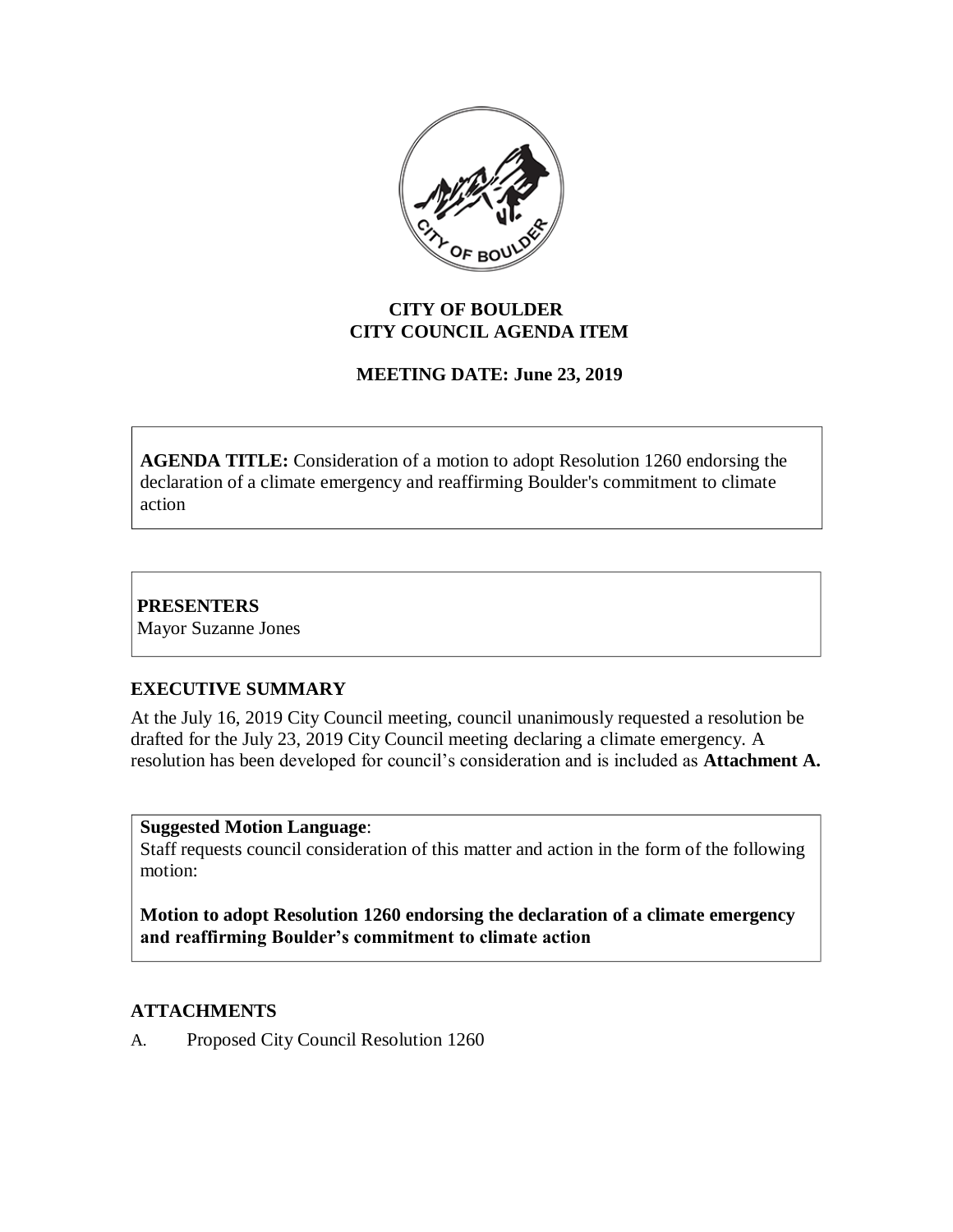#### RESOLUTION 1260

## A RESOLUTION ENDORSING THE DECLARATION OF A CLIMATE EMERGENCY AND REAFFIRMING BOULDER'S COMMITMENT TO CLIMATE ACTION.

### THE CITY COUNCIL OF THE CITY OF BOULDER, COLORADO, FINDS AND

### RECITES THAT:

**WHEREAS**, on April 22, 2016, world leaders from 175 countries recognized the threat of climate change and the urgent need to combat it by signing the Paris Agreement, agreeing to keep warming "well below 2°C above pre-industrial levels" and to "pursue efforts to limit the temperature increase to 1.5°C," which is in itself not safe for humanity; and

**WHEREAS**, on October 8, 2018, the United Nations released a special report which projected that limiting warming to the unsafe 1.5°C target this century will require an unprecedented transformation of every sector of the global economy over the next 12 years; and

**WHEREAS,** in 2018, the 4th Annual National Climate Assessment was released and illustrates the massive threat that climate change poses to the American economy, our environment and climate stability, and underscores the need for immediate action to address a climate emergency at all levels of government; and

**WHEREAS**, the increased and intensifying wildfires, floods, rising seas, diseases, droughts and extreme weather brought on by climate change demonstrate that the Earth is too hot to be a safe environment; and

**WHEREAS,** humanity can no longer safely emit greenhouse gasses and must demand an emergency mobilization effort to rapidly reach zero emissions across all sectors to safely remove excess carbon from the atmosphere; to preserve and restore the Earth's biodiversity; to implement safety measures to protect all people and species from the consequences of abrupt warming in the near-term; and to cultivate a shift toward climate resiliency that prioritizes conservation, equity, community, and independence from fossil fuels; and

**WHEREAS**, building a society that is resilient to the current, expected, and potential effects of climate change will protect health, lives, ecosystems, and economies, and such resilience efforts will have positive impact even when the most dramatic potential consequences of climate change are taken into account; and

**WHEREAS**, justice means that climate resilience efforts must simultaneously address the specific experiences, vulnerabilities and needs of marginalized communities within and outside of our jurisdiction, and these members of our community must be centered, included and supported in actively engaging in climate resilience planning, policy, and actions; and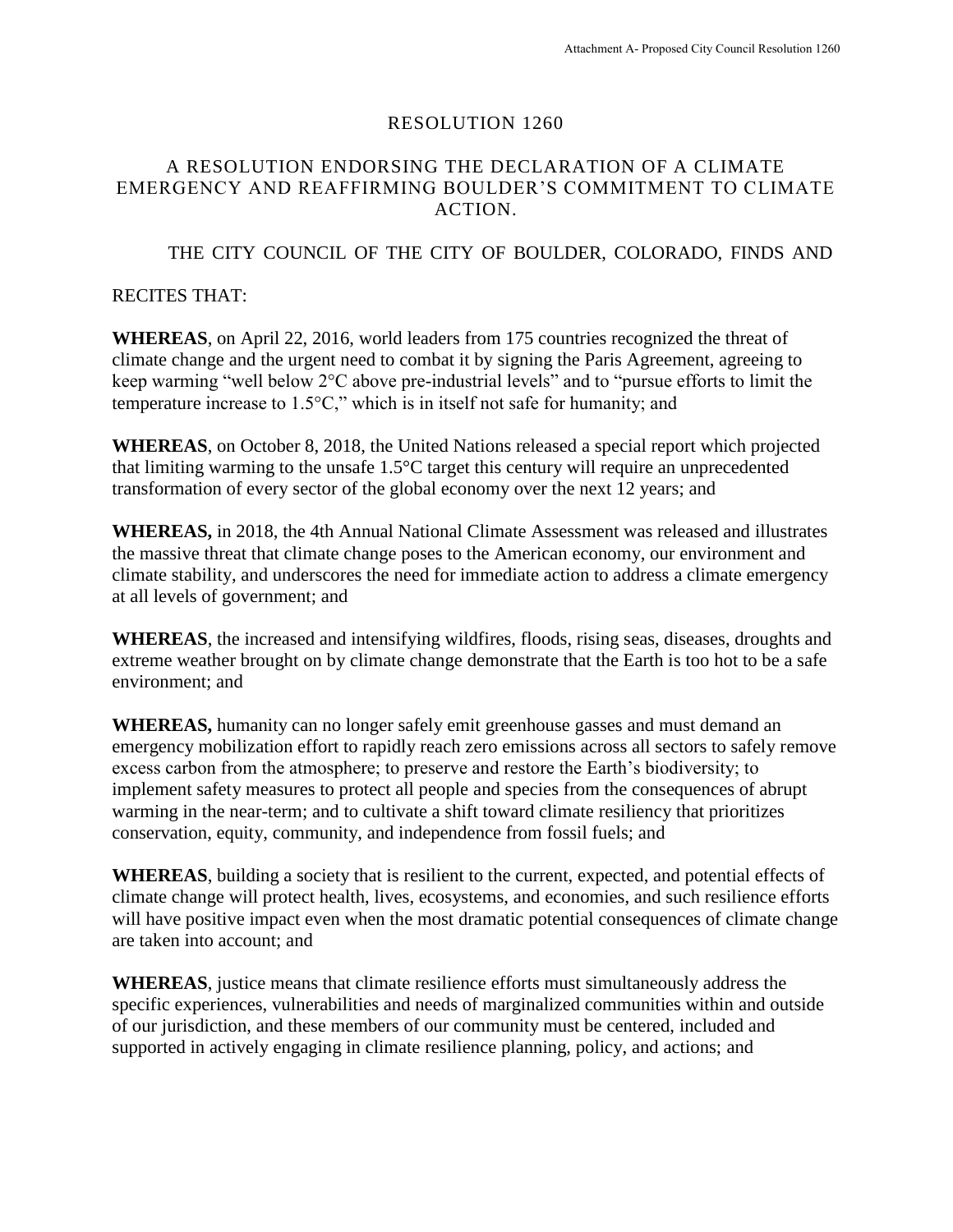**WHEREAS,** addressing climate change equitably requires transition from fossil fuels to emissions-free, renewable energy that is ecologically sustainable for all people, especially those most impacted by climate change today and those who will be most impacted in the future; and

**WHEREAS**, the City of Boulder is joined in acting on climate change by a global coalition of city, state and national governments and community and private sector leaders who recently declared or officially acknowledged the existence of a global climate emergency and recognize the importance of actions to protect and enhance the well-being of current and future generations; and

**WHEREAS**, the City of Boulder has demonstrated a legacy of leadership to reduce the threat of climate change, launching its first formal climate action efforts in 2002. Since that time, the city has been at the forefront of innovation in working to reduce climate impacts: adopting the country's first tax dedicated to addressing climate change, developing a national model for delivering energy efficiency services, enacting the country's most stringent energy code for new buildings; jointly filing a lawsuit against two fossil-fuel companies to seek compensation for the costs of adapting to climate change impacts, signing on to a 15-state coalition opposing the repeal of the Clean Power Plan; and

**WHEREAS**, in recent years, the city has integrated climate action strategies within relevant planning efforts, such as the Transportation Master Plan and the Boulder Valley Comprehensive Plan. The city has developed better tools for analyzing and tracking progress and has taken a number of important actions to reduce greenhouse emissions and enhance quality of life including setting aggressive emission reduction and renewable energy targets and implementing a Climate Resilience Strategy; and

**WHEREAS,** the City of Boulder is an epicenter for climate change research, home to renowned research facilities; and

**WHEREAS**, the City of Boulder is currently engaged in an effort to update its Climate Commitment with a Climate Mobilization Action Plan, which will be developed through a community-wide, "all hands on deck" effort, in order to meet the city's 2030 goals in a way that recognizes the urgency of the climate crisis, and that seeks to address equity and resilience; and

**WHEREAS,** as a reflection of its strong commitment to combat climate change, the City of Boulder was chosen as the location for the first Field Hearing of the U.S. Select Committee on the Climate Crisis' to discuss critical state and local efforts to combat the climate crisis; and

**WHEREAS,** the City of Boulder firmly believes that Boulder and the surrounding communities have the insight, drive, capacity and capital to work for environmental justice, and fully understand that when we work together across social and city borders, we can build transformative networks to combat climate change in our region.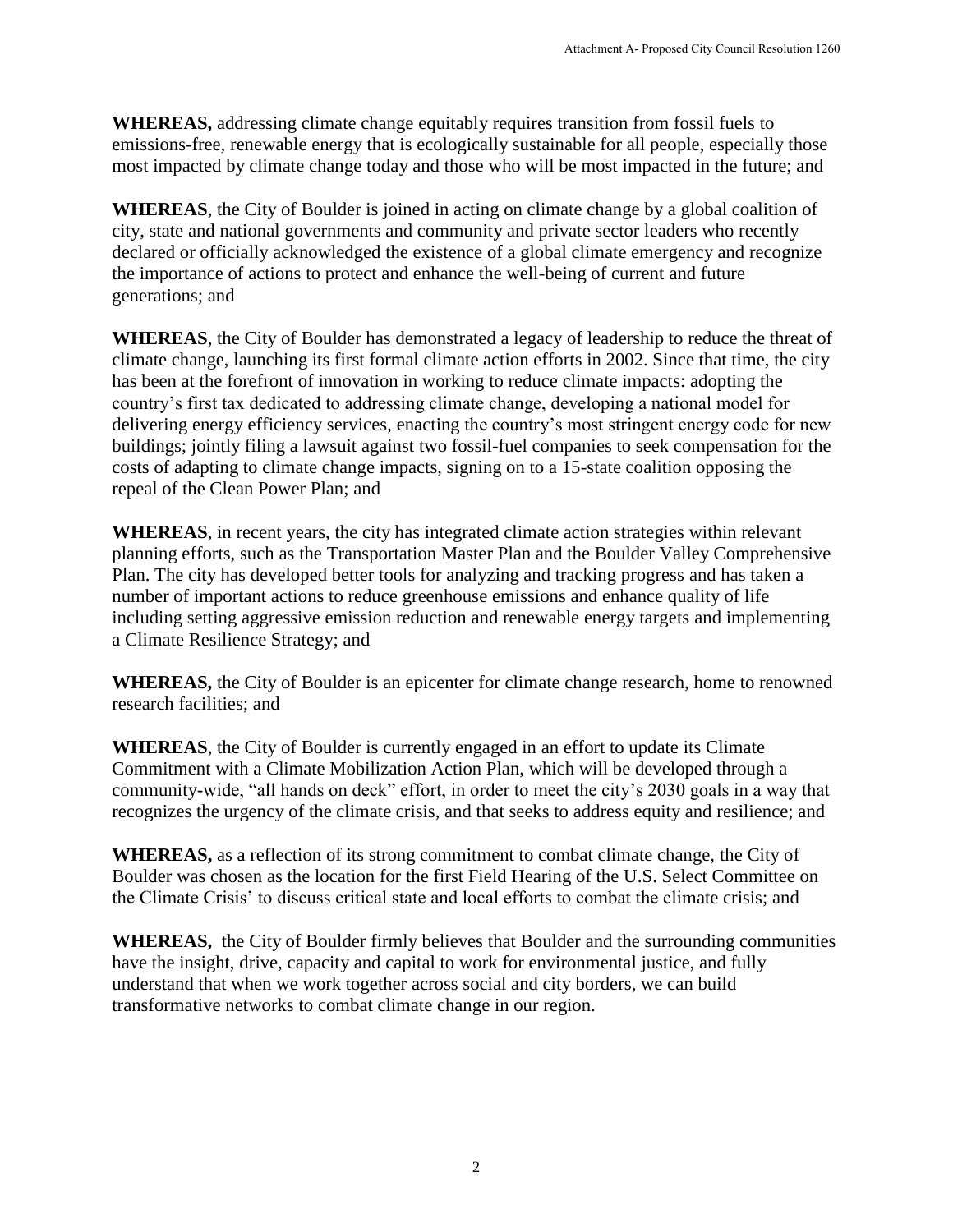## BE IT RESOLVED BY THE CITY COUNCIL OF THE CITY OF BOULDER,

### COLORADO, THAT:

- 1. The City of Boulder hereby declares that a climate emergency threatens our city, our region, our state, our nation, civilization, humanity and the natural world and reaffirms its commitment to local climate action;
- 2. The City of Boulder commits to a citywide climate mobilization action effort in support of a global effort to address climate change, and immediately prioritizes efforts to safely draw down carbon from the atmosphere and accelerate adaptation and resilience strategies in preparation for intensifying climate impacts;
- 3. The City of Boulder re-commits to ensuring that the City's actions remain in alignment with the most current scientific findings regarding climate change;
- 4. The City of Boulder will update its current Climate Commitment and implement more ambitious but achievable goals consistent with or exceeding state goals and objectives, integrated into a new 2030 Climate Mobilization Action Plan;
- 5. The City of Boulder underscores the need for full community participation and inclusion in and support for the Climate Mobilization Action Plan and recognizes that the residents of Boulder, along with community organizations that work with our faith, youth, labor, and business, academic , homeowner, environmental, economic, racial, gender, family, disability justice, indigenous, immigrant and women's rights communities, among others, will be integral to and in the leadership of the mobilization effort;
- 6. The City of Boulder commits to take immediate actions to safeguard against the current, inevitable and potential consequences of climate change and to invite the full participation of all communities in climate resilience efforts, including those most vulnerable to the effects of climate change;
- 7. The City of Boulder commits to keeping the concerns of vulnerable communities central to all just transition and climate emergency mobilization planning processes and to inviting and encouraging such communities to actively participate in order to advocate directly for their needs;
- 8. The City of Boulder commits to educating our residents about the climate emergency and organizing and advocating for a just transition and climate emergency mobilization effort at the local, regional, state, national, and global levels to provide maximum protection for our residents as well as all the people and species of the world;
- 9. The City of Boulder commits to calling on higher levels of government to provide all necessary financial and regulatory assistance in support of its efforts to end citywide greenhouse gas emissions as quickly as possible and no later than 2030;